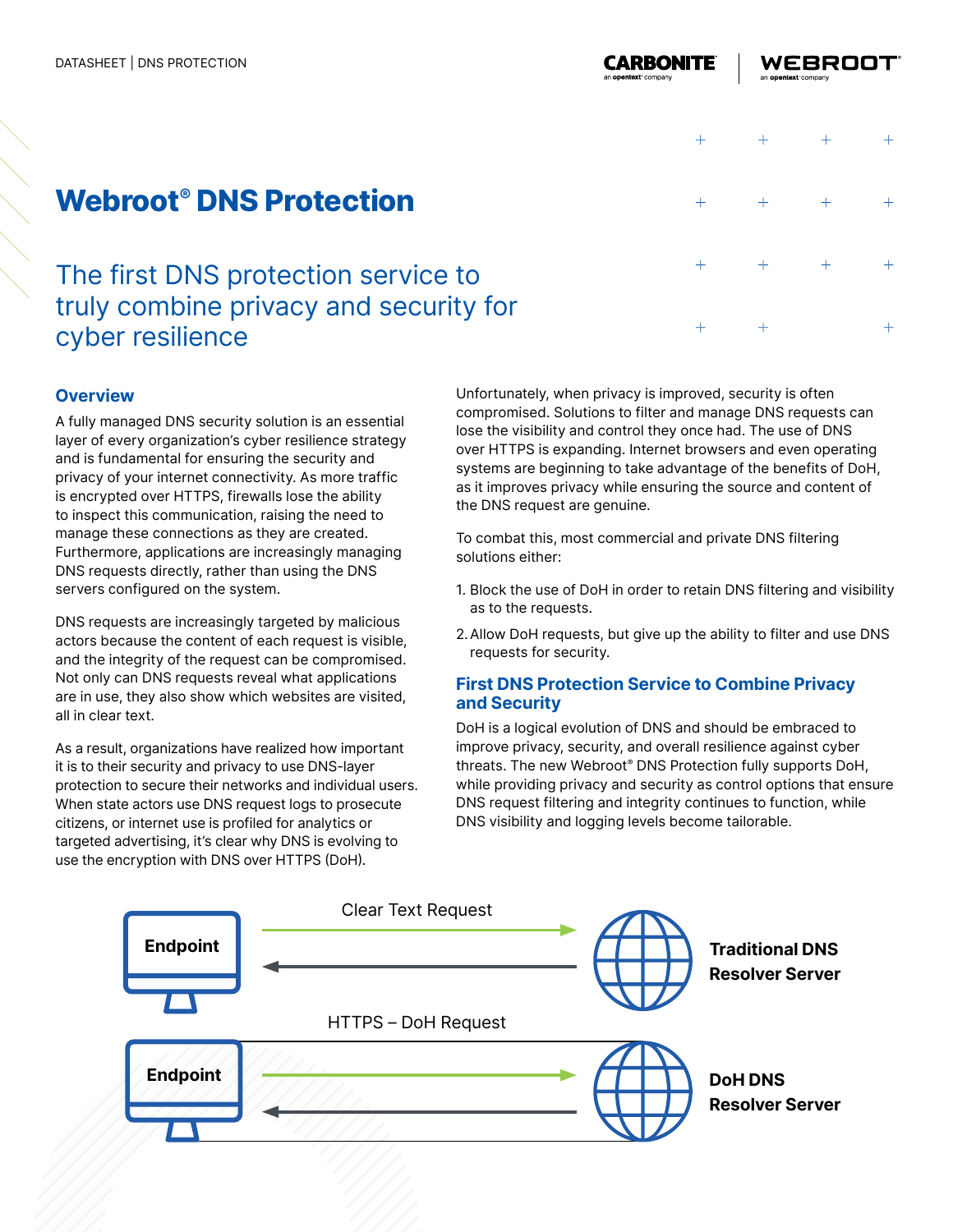

This means:

- DNS requests via DoH are fully security and access content filtered at the network and roaming user agent levels.
- All requests remain totally private to your organization and invisible to your ISP or other prying eyes.
- All DNS requests are filtered with high accuracy using market leading Webroot BrightCloud® Threat Intelligencebased policies assigned at IP, Group, or User levels.
- Admins can control whether DNS requests are logged, allowing them to configure privacy appropriately for each user.
- Webroot® DNS Protection is securely hosted using Webroot's hardened DNS resolver infrastructure within Google Cloud™, leveraging the accessibility, reliability, stability, and performance of Google's global datacenters.
- By securely filtering all DNS requests for high-risk domains, businesses drastically reduce their exposure to threats.
- Admins can configure visibility of the local resolvers by enabling the echo of DNS requests, allowing other tools (e.g. SIEMs, etc.) visibility into DNS requests.

DNS requests should be encrypted to ensure their privacy and integrity. Additionally, DNS requests should be filtered to reduce exposure to potentially damaging internet domains.

#### **Maximum Privacy**

By directing all DoH internet requests through our hardened DNS servers, hosted at the heart of the internet in the highly secure Google Cloud™ service, Webroot® DNS Protection enables the maximum privacy and security benefits of DoH, while still providing the logging, visibility, filtering, and security controls you need to effectively protect and manage DNS requests.

#### **Maximum Security**

Fundamentally, DNS-layer security is about being able to accurately filter your outbound network/user traffic. To do that effectively, you need comprehensive, up-to-date web



threat intelligence. Webroot BrightCloud® Threat Intelligence Services, which power Webroot® DNS Protection, correlate data between domains, URLs, IPs, files, mobile apps, and more to provide a comprehensive and continuously updated view of the internet threat landscape—not just URLs and IPs.

As applications begin to encrypt DNS requests directly, firewalls lose visibility and control as to what is accessed on the internet. Webroot® DNS Protection tracks and filters DoH providers, stopping these connections when the request is first made, leaving you in control. Real-world results show that filtering outbound DNS requests through the Webroot service will stop malware and unwanted inbound network traffic before it ever hits endpoints or networks.

Via the Webroot® Platform, Webroot® DNS Protection leverages 6th generation machine learning to examine website domains and classify websites into accurate categories. Webroot takes accuracy a step further by assigning a confidence level to these categorizations to provide an additional data point for consideration. Our processes accurately categorize and score domains with an error rate of 1.5% or less, compared to an average expert human error rate of 8%.1 (Note: the expert human error rate is the average error rate of a security professional's determinations.)

#### **Maximum Efficiency and Performance**

Architected as a SaaS solution and using Google Cloud™ to ensure low latency, reliability, and secure hosting, Webroot® DNS Protection is purpose-built to enhance an organization's resilience against cyberattacks. As a SaaS solution, deployment from the cloud-based Webroot management console is fast, easy, and straightforward, whether on network or roaming devices.

RMM and PSA integrations also help automate operations and minimize costs. The added flexibility of the Webroot® Unity API and Universal Reporter tool allows for the complete customization of reports and data log extracts for further analysis.



<sup>1</sup> Based on Webroot's internal testing.